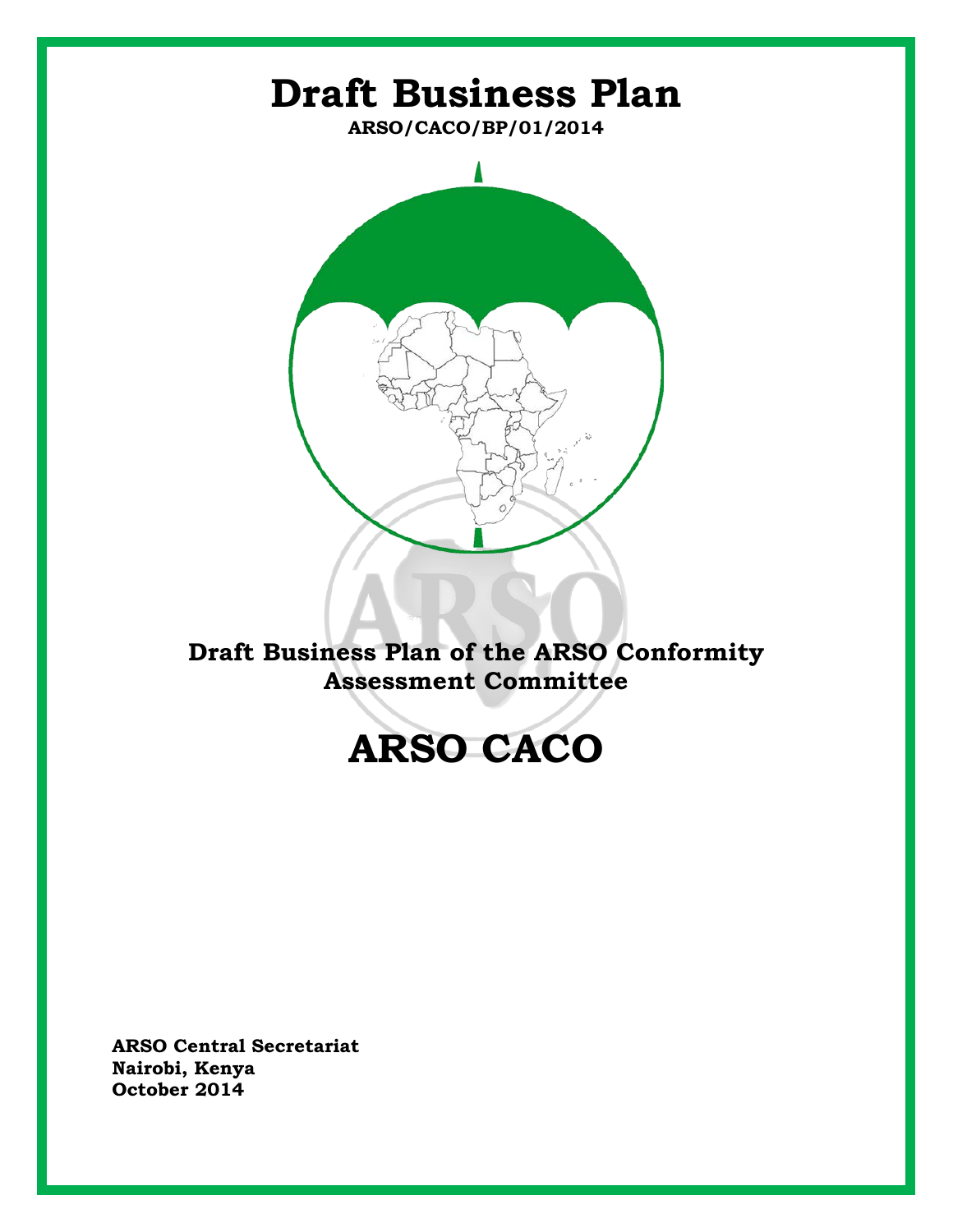## **Contents**

| 1.  |                                                                               |  |  |  |  |  |  |  |
|-----|-------------------------------------------------------------------------------|--|--|--|--|--|--|--|
| 2.  |                                                                               |  |  |  |  |  |  |  |
| 3.  |                                                                               |  |  |  |  |  |  |  |
| 3.1 |                                                                               |  |  |  |  |  |  |  |
|     | 3.1.1                                                                         |  |  |  |  |  |  |  |
|     | 3.1.2                                                                         |  |  |  |  |  |  |  |
|     | 3.1.3                                                                         |  |  |  |  |  |  |  |
|     | 3.1.4                                                                         |  |  |  |  |  |  |  |
|     | 3.1.5                                                                         |  |  |  |  |  |  |  |
|     | 3.2 <sub>1</sub>                                                              |  |  |  |  |  |  |  |
| 4.  |                                                                               |  |  |  |  |  |  |  |
| 5.  |                                                                               |  |  |  |  |  |  |  |
|     | 5.1                                                                           |  |  |  |  |  |  |  |
|     | 5.2                                                                           |  |  |  |  |  |  |  |
|     | 5.3                                                                           |  |  |  |  |  |  |  |
| 6.  | Factors Affecting Implementation and Completion of ARSO CACO Work Programme 8 |  |  |  |  |  |  |  |
| 7.  |                                                                               |  |  |  |  |  |  |  |
|     | 7.1                                                                           |  |  |  |  |  |  |  |
|     | 7.2                                                                           |  |  |  |  |  |  |  |
|     | 7.3                                                                           |  |  |  |  |  |  |  |
|     | 7.4                                                                           |  |  |  |  |  |  |  |
|     |                                                                               |  |  |  |  |  |  |  |
|     |                                                                               |  |  |  |  |  |  |  |
|     |                                                                               |  |  |  |  |  |  |  |
|     |                                                                               |  |  |  |  |  |  |  |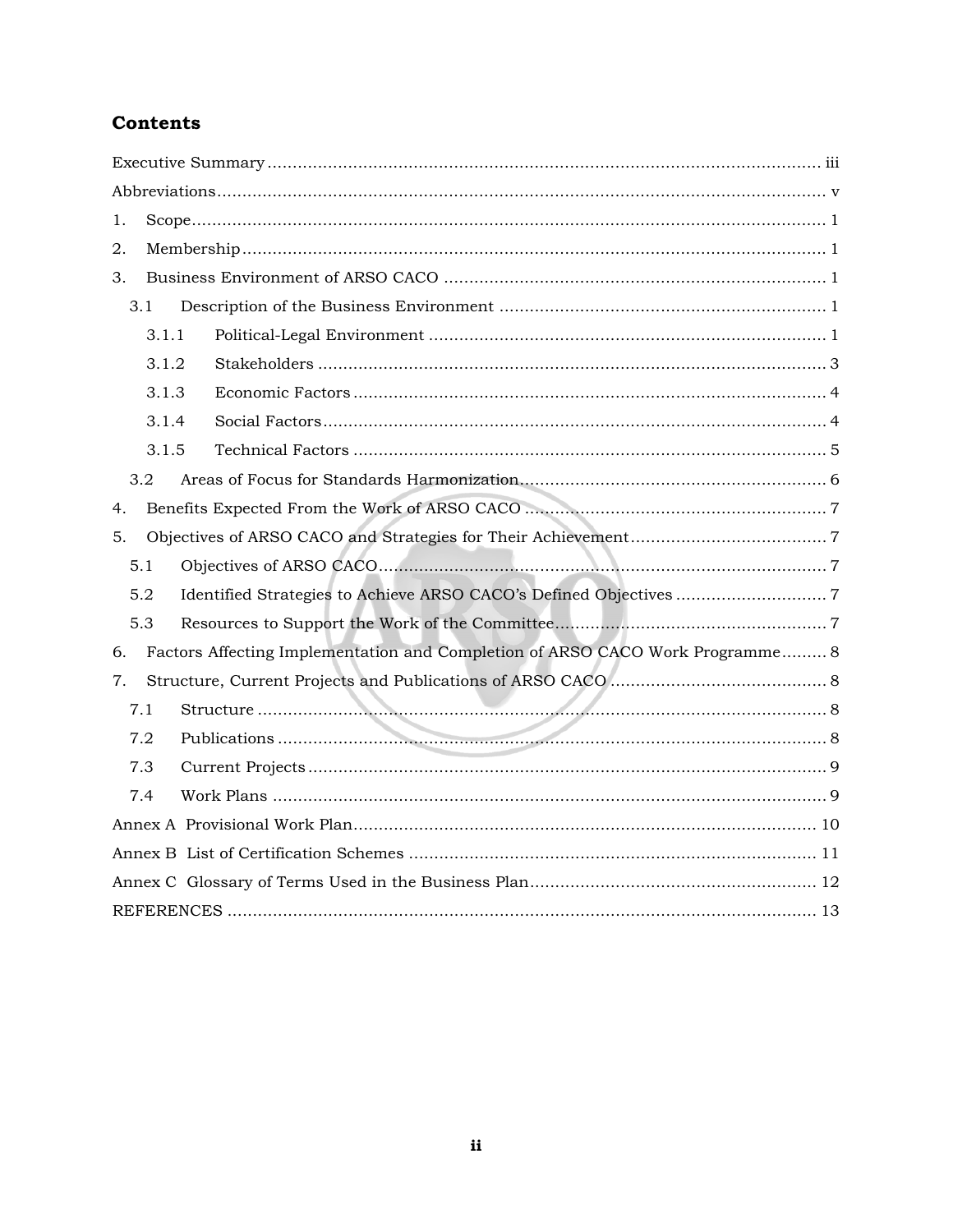#### <span id="page-2-0"></span>**Executive Summary**

On being established in 1977, ARSO was mandated, among other functions, to:

- Promote and coordinate standardisation and conformity assessment systems in Africa;
- Coordinate the views of its members at international level; and
- Create appropriate bodies in addition to the organs of ARSO for the purposes of fulfilling its objectives.

The Lagos Plan of Action (LPA) for the Economic Development of Africa (1980 - 2000) (OAU, 1980) reiterated the scope of standardization and expanded the mandate of ARSO thus:

- ARSO to be entrusted with the task of establishing African regional standards for all products of interest to intra-African trade.
- ARSO to operate a regional certification marking scheme with a view to certifying the quality of and promoting African products.

In accordance with the LPA, the objectives and functions of the regional certification marking scheme were to:

- (a) Establish African Certification System for products complying with ARS;
- (b) Improve the quality of goods and services in Africa;
- (c) Facilitate trade amongst African countries and with the outside world;
- (d) Provide a forum for collaboration in certification activities in the African region with a view to affording mutual benefits to the participating members of ARSO-CERT;
- (e) Coordinate management and development of the activities falling within the scope of mutual recognition agreements among Member States based on recognized standardization frameworks;
- (f) Provide technical solutions for the management of certification schemes in Africa;
- (g) Make arrangements for peer assessment activities for certification schemes.

Over the duration of 1980-1990, ARSO carried out the following activities:

- (i) Organizing training workshops in quality control and certification;
- (ii) Conducting expert studies on national, reciprocal, multinational and regional certification;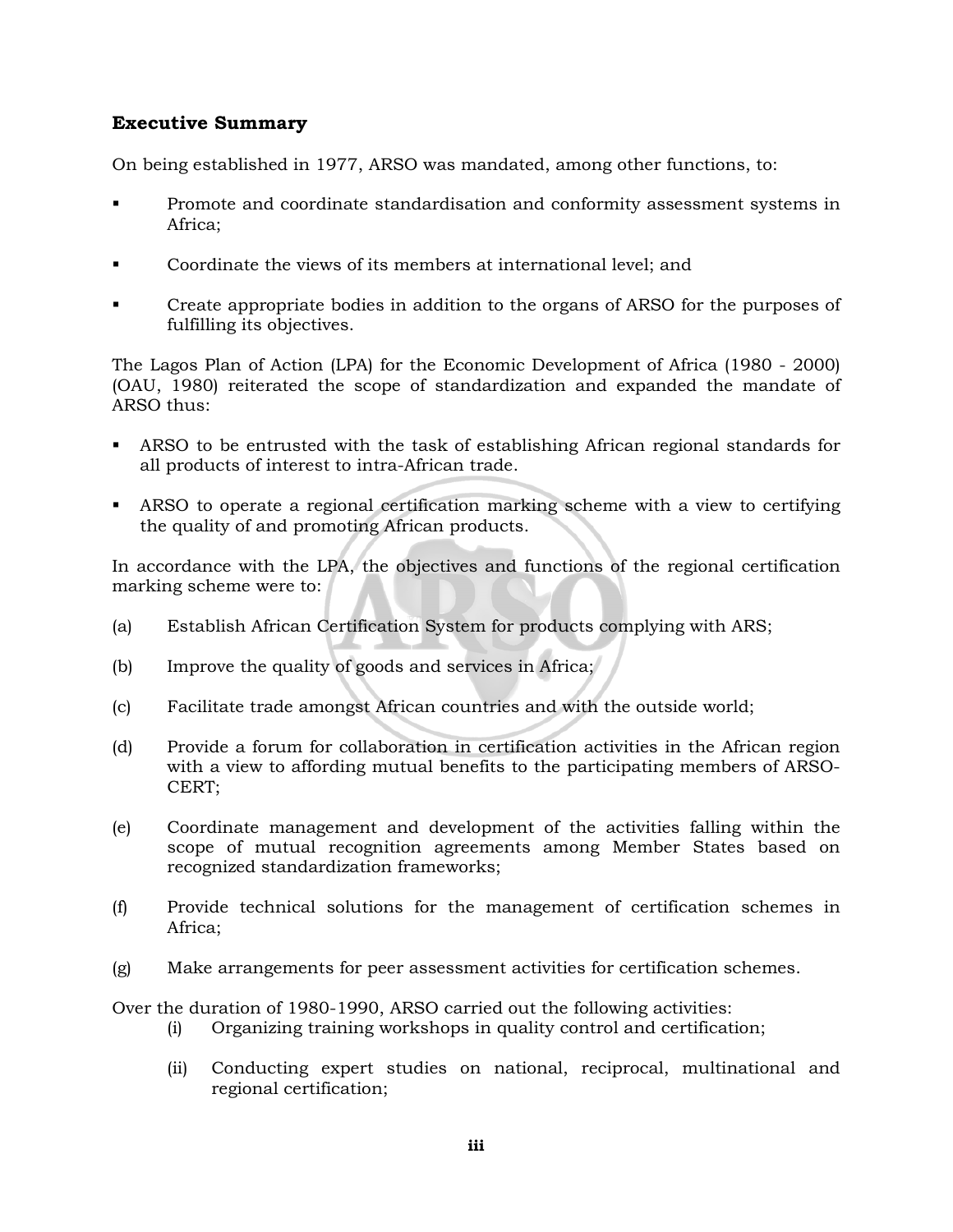- (iii) Developing the modality and methodology for the establishment and operation of the ARSO Certification System (ARSO-CERT);
- (iv) Convening an Expert Group Meeting on Certification which reviewed and adopted rules and procedures which constitute the Constitution, Rules and the Guide of ARSO-CERT;
- (iv) To constitute the ARSO Certification Committee (ARSO CERTCO) to oversee the operations of ARSO CERT;
- (v) Final approval of the above rules and procedures of ARSO-CERT by the ARSO Council in November 1990 in Nairobi, Kenya.

The following were the specific functions of ARSO-CERTCO:

- (a) Establish principles, rules, guides and directives for the operation of ARSO-CERT;
- (b) Contribute to the implementation of African Standards (ARS);
- (c) Ensure application of uniform working methods and procedures in certification, and techniques used in certification;
- (d) Assist in establishing and strengthening national capabilities for certification in African countries by providing training and technical advisory services including promotional and other support services;
- (e) Compile and disseminate information on products certified under ARSO-CERT and under the national certification systems of participating members of ARSO-CERT;
- (f) Endeavour to satisfy the technical needs of the African Sub-regional Economic Communities for certification;
- (g) Facilitate co-operation between ARSO and other regional and multinational bodies operating certification systems;
- (h) Endeavour to satisfy the needs of member States not yet operating certification systems through members of ARSO-CERT.

In June 2013, the 48th ARSO revisited the mandate of ARSO-CERTCO and rebranded it ARSO Conformity Assessment Committee (ARSO CACO) while refining the overall mandate as being the promotion and coordination of conformity assessment activities on the African continent without engaging in the actual certification process as implied by the previous name of the committee. ARSO CACO will thus guide the African continent in developing conformity assessment schemes and programmes which would be suitable for their products while taking into account the economies of scale, market access requirements and the competitiveness of African economies.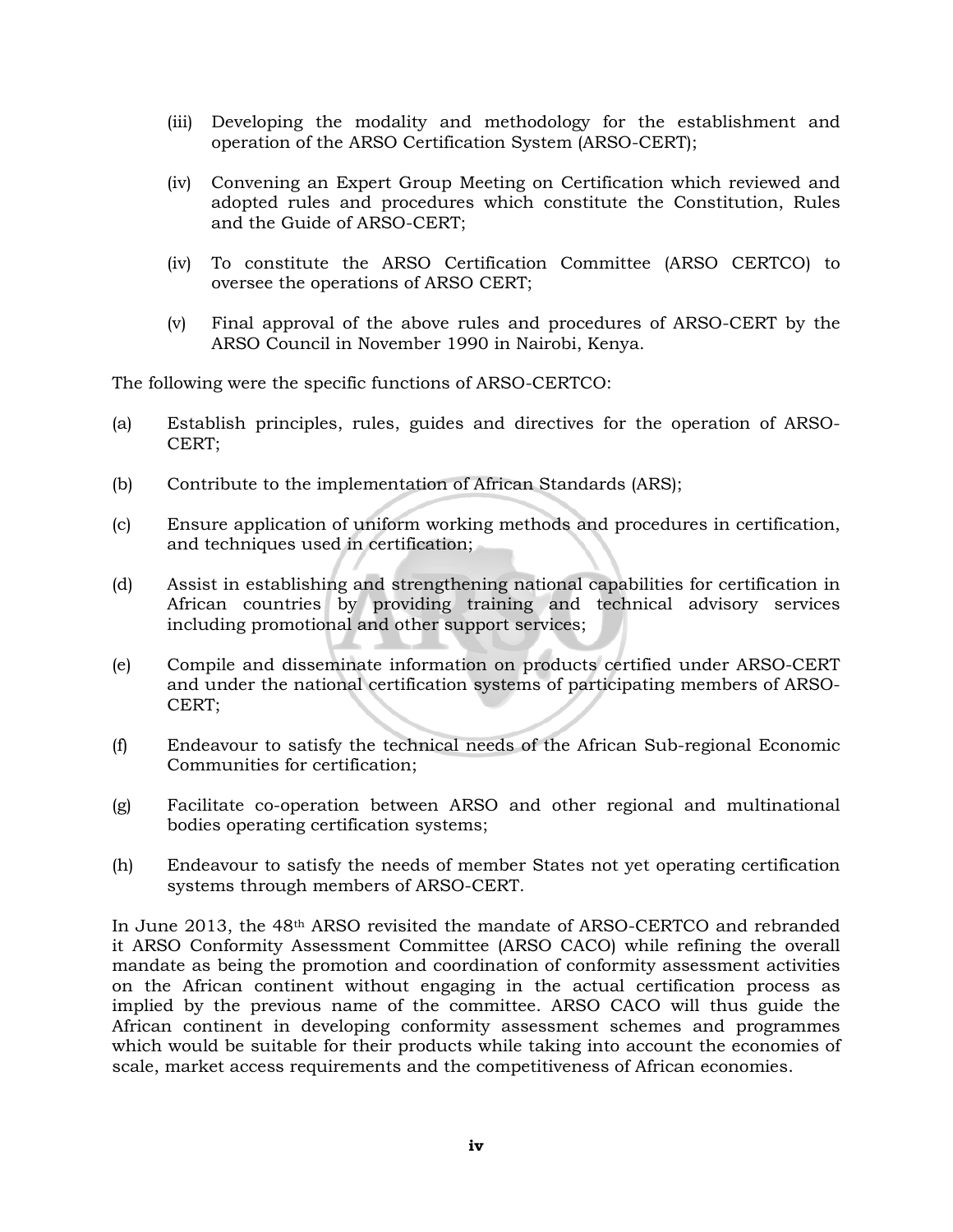## <span id="page-4-0"></span>**Abbreviations**

| <b>AEC</b>     | African Economic Community                                      |
|----------------|-----------------------------------------------------------------|
| <b>AMCHUD</b>  | African Ministerial Conference on Housing and Urban Development |
| <b>ARS</b>     | African Standard                                                |
| <b>ARSO</b>    | African Regional Standardization Organization                   |
| <b>ASHAM</b>   | African Standards Harmonization Model                           |
| <b>AUC</b>     | African Union Commission                                        |
| CACO           | <b>Conformity Assessment Committee</b>                          |
| CD             | Committee Draft (Committee stage)                               |
| <b>CD-ARCS</b> | Committee Draft for African Certification Scheme                |
| <b>DARCS</b>   | Draft African Certification Scheme (Enquiry stage)              |
| <b>FDARCS</b>  | Final draft African Certification Scheme (Ballot stage)         |
| GA             | General Assembly                                                |
| <b>NGOs</b>    | Non-governmental Organization                                   |
| <b>NSB</b>     | National Standards Body                                         |
| <b>NWI</b>     | New work item (Proposal stage)                                  |
| <b>RECs</b>    | Regional economic Communities                                   |
| <b>TBT</b>     | <b>Technical Barriers to Trade</b>                              |
| <b>THC</b>     | <b>Technical Harmonization Committee</b>                        |
| <b>WD</b>      | Working Draft (Preparatory stage)                               |
| <b>WG</b>      | <b>Working Group</b>                                            |
|                |                                                                 |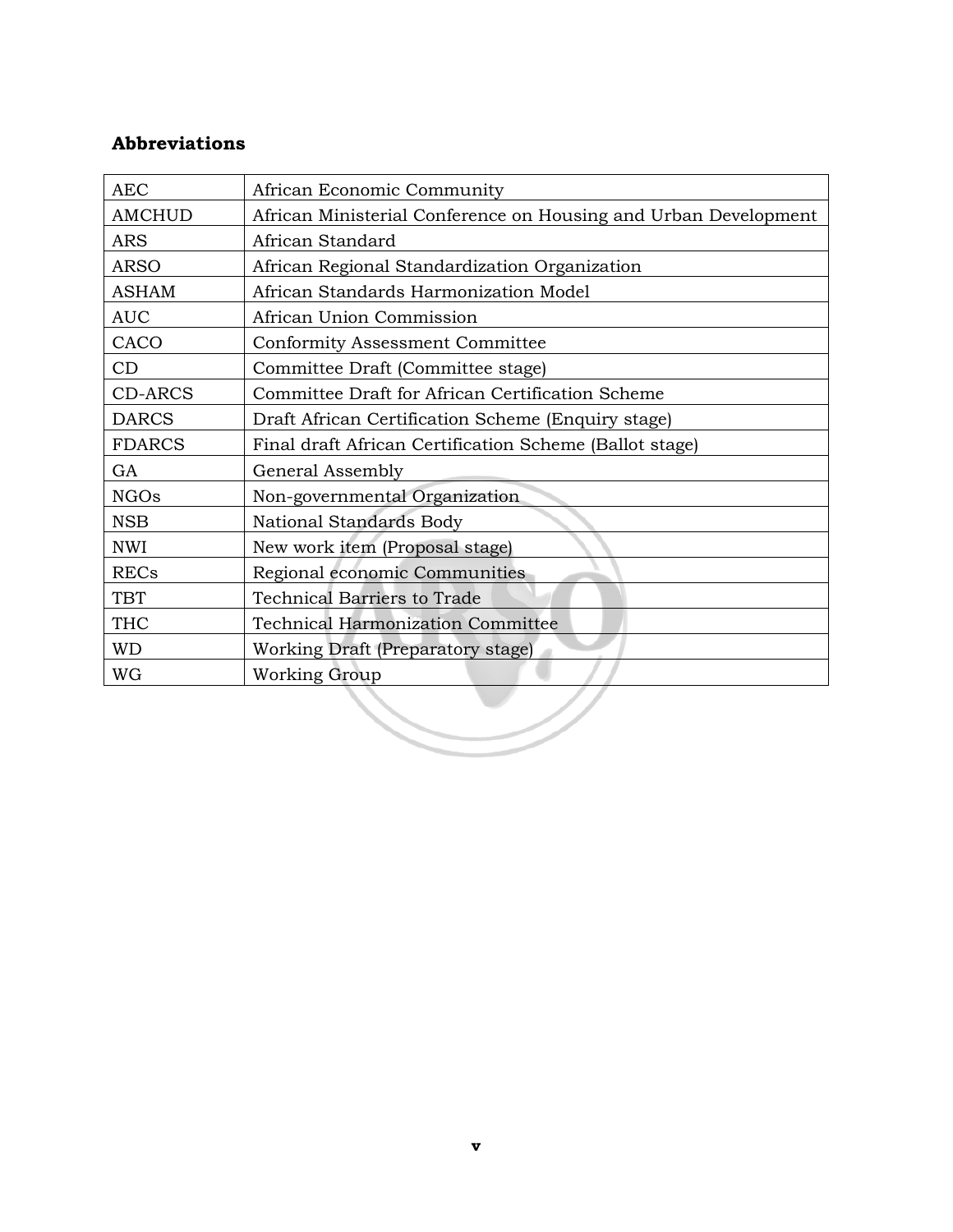# <span id="page-5-0"></span>**ARSO Conformity Assessment Committee (ARSO-CACO)**

#### **1. Scope**

To provide technical guidance and strengthen the competitiveness of African goods, process and services through a coordinated conformity assessment system utilizing standards to facilitate intra-African and global trade due to increased competitiveness of African goods and services. The initial areas of focus will comprise of the following:

- African traditional medicine
- Conformity assessment for agriculture and food products
- Conformity assessment in natural resource management and sustainability
- Conformity assessment in the services sector
- <span id="page-5-1"></span>• Renewable energy
- Training, education and research
- Quality awards

#### **2. Membership**

<span id="page-5-3"></span><span id="page-5-2"></span>Membership is open to all African and ARSO Member States through their conformity assessment experts. The committee currently has 22 participating ARSO Member States.

#### **3. Business Environment of ARSO CACO**

#### **3.1 Description of the Business Environment**

<span id="page-5-4"></span>The following political, economic, technical, legal and social dynamics describe the business environment of the industry sector, products, materials, disciplines or practices related to the scope of CACO, and they may significantly influence how the relevant certification scheme development processes are conducted and the content of the resulting schemes.

#### **3.1.1 Political-Legal Environment**

The political and legal environment forming the underlying basis for ARSO-CACO work is traced to the following among others:

- **(i)** *Decision on the Declaration of the Period 2001-2010 as the OAU Decade for African Traditional Medicine* **(AU Decision No. AHG Dec 164 (XXXVII)(E))** in which the Heads of State and Government asserted that it was essential to strengthen structures of traditional medicine through analysis of the prevailing systems and with the involvement of traditional health practitioners and communities, focusing on strengthening the best practices of traditional medicine (AUC, 2001).
- (ii) *Plan of Action on the AU Decade of Traditional Medicine: Implementation of the Decision of the Lusaka Summit of Heads of State and Government (AHG/DEC. 164 (XXXVII))* **(AUC, 2005).** The Plan of Action identified eleven priority areas, which were developed as strategic activities, including Sensitization, Legislation, Institutional Arrangements, Information, Education & Communication, Resource Mobilization, Research & Training, Cultivation & Conservation of Medicinal Plants, Protection of Traditional Medical Knowledge, Local Production of Commercial Quantities of Standardized African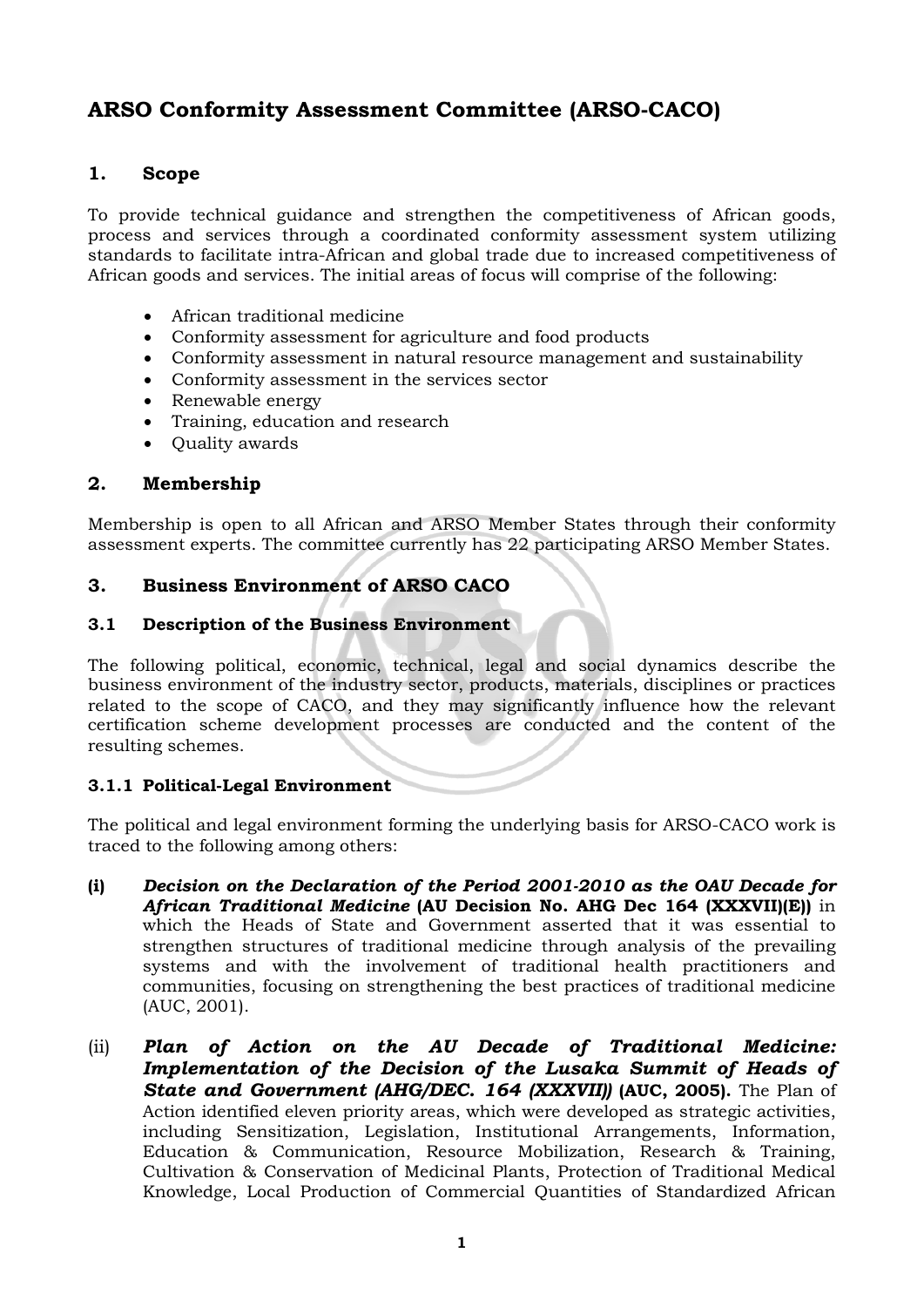#### **Annex A**

## **Provisional Work Plan**

<span id="page-6-0"></span>

| <b>Activity</b>                                                                                                                             | <b>Start date</b> | Due/end date | Responsible<br>person                      |  |  |  |
|---------------------------------------------------------------------------------------------------------------------------------------------|-------------------|--------------|--------------------------------------------|--|--|--|
| Circulation of the business plan<br>member countries with<br>to<br>$\overline{a}$<br>of<br>request to propose<br>areas<br>interest and NWIP | 01/12/2014        | 02/2015      | Secretary                                  |  |  |  |
| Review comments, revise<br>the<br>work plan and propose<br>and<br>establish sub-committees                                                  |                   | 2 months     | Chairman,<br>Secretary, expert             |  |  |  |
| Preparing the<br>agenda<br>and<br>working group tasks                                                                                       |                   |              | Convener,<br>$\&$<br>Secretary<br>chairman |  |  |  |
| Send out meeting invitation                                                                                                                 |                   |              | Secretary                                  |  |  |  |
| Working group 1 (ATM)                                                                                                                       |                   |              |                                            |  |  |  |
| Preparation of WD                                                                                                                           |                   | 4 months     |                                            |  |  |  |
| Voting on CD                                                                                                                                |                   | 4 months     |                                            |  |  |  |
| CACO<br>Internal commenting /<br>meeting                                                                                                    |                   | 1 month      |                                            |  |  |  |
| Preparation for public enquiry                                                                                                              |                   | 4 months     |                                            |  |  |  |
| Public enquiry                                                                                                                              |                   | 4 months     |                                            |  |  |  |
| Preparation for balloting / skype                                                                                                           |                   | 1 month      |                                            |  |  |  |
| Balloting                                                                                                                                   |                   | 1 months     |                                            |  |  |  |
| Approval and publication                                                                                                                    |                   | 2 months     |                                            |  |  |  |

| Working group 2 (Agriculture)             |          |  |  |  |  |
|-------------------------------------------|----------|--|--|--|--|
| Preparation of WD                         | 4 months |  |  |  |  |
| Voting on CD                              | 4 months |  |  |  |  |
| commenting<br>CACO<br>Internal<br>meeting | 1 month  |  |  |  |  |
| Preparation for public enquiry            | 4 months |  |  |  |  |
| Public enquiry                            | 4 months |  |  |  |  |
| Preparation for balloting / skype         | 1 month  |  |  |  |  |
| Balloting                                 | 1 months |  |  |  |  |
| Approval and publication                  | 2 months |  |  |  |  |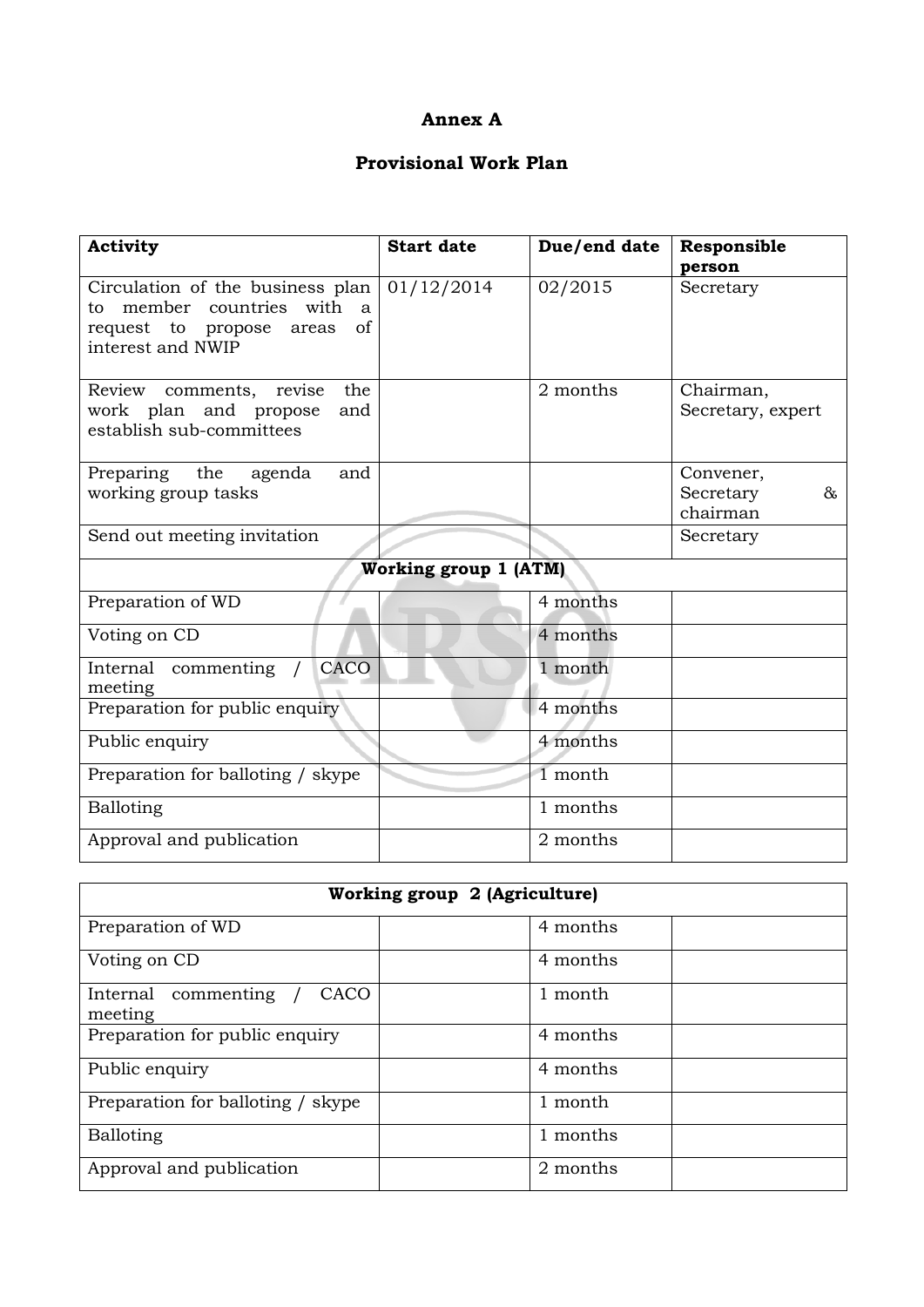#### **Annex B**

<span id="page-7-0"></span>**List of Certification Schemes**

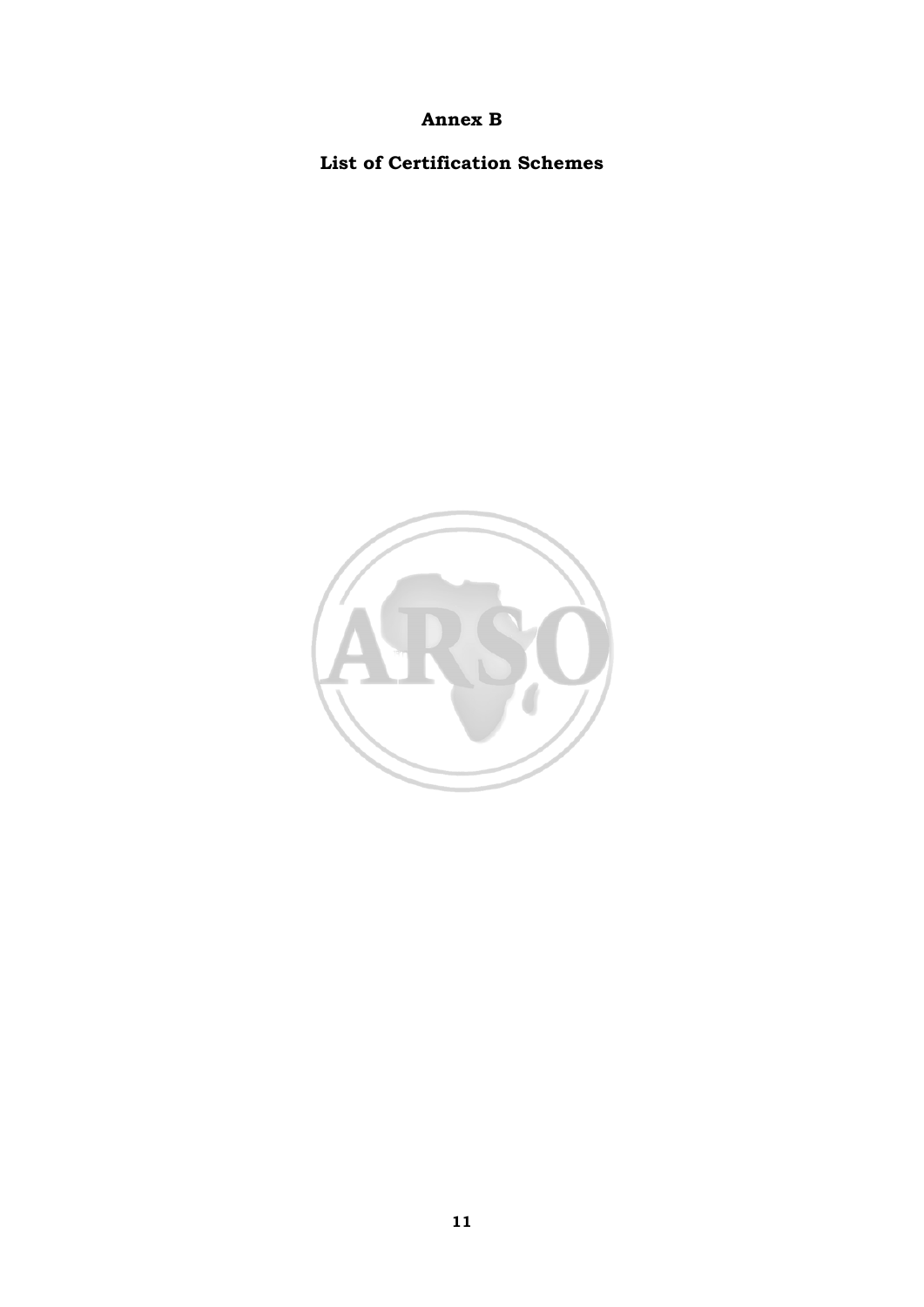# **Annex C**

<span id="page-8-0"></span>**Glossary of Terms Used in the Business Plan**

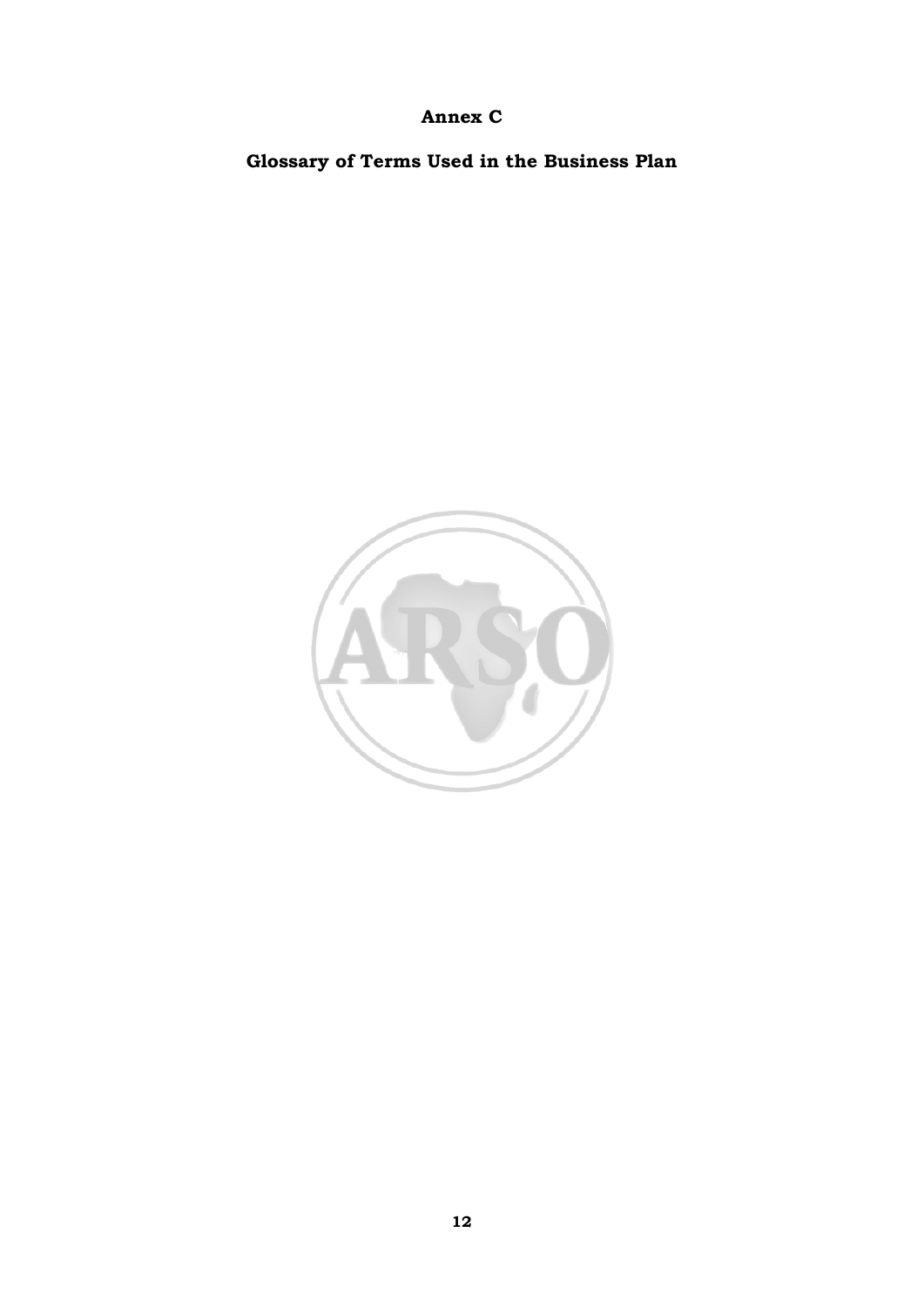#### **REFERENCES**

- <span id="page-9-0"></span>AGRA. (2013). *Africa Agriculture Status Report: Focus on Staple Crops*. Nairobi, Kenya: Alliance for a Green Revolution in Africa (AGRA). Retrieved from http://www.agra.org/download/5226fe87ea799
- AUC. (1991, June 3). Treaty Establishing the African Economic Community. African Union Commission (AUC). Retrieved from http://www.africaunion.org/root/au/Documents/Treaties/Text/AEC\_Treaty\_1991.pdf
- AUC. (2001). *Decision on the Declaration of the Period 2001-2010 as the OAU Decade for African Traditional Medicine* (AU Decision No. AHG Dec 164 (XXXVII)(E)) (p. 2). Lusaka, Zambia: African Union Commission (AUC). Retrieved from http://webmail.africaunion.org/OAU%20Decision/Assembly/AHG%20Dec%20164%20%28XXXVII%29%20\_E.p df
- AUC. (2003). *The African (Revised Algiers) Convention on the Conservation of Nature and Natural Resources* (Summit Report No. Assembly/AU/Dec.9 (II)) (pp. 1–34). Maputo, Mozambique: African Union Commission (AUC). Retrieved from http://www.africaunion.org/root/au/Documents/Treaties/Text/nature%20and%20natural%20recesource.p df
- AUC. (2005). *Plan of Action on the AU Decade of Traditional Medicine: Implementation of the Decision of the Lusaka Summit of Heads of State and Government (AHG/DEC. 164 (XXXVII))* (1st ed.). Addis Ababa, Ethiopia: African Union Commission (AUC).
- AUC. (2012). *The Gaborone Declaration on Sustainability in Africa: Summit for Sustainability in Africa* (pp. 1–8). Gaborone, Botswana: African Union Commission (AUC). Retrieved from https://www.cbd.int/doc/champions/gaborone-declaration-botswana-en.pdf
- AUC, & UNECA. (2012). *Boosting Intra-African Trade: Issues affecting intra-African trade, proposed action plan for boosting intra-African trade and framework for fast-tracking of a Continental Free Trade Area*. Addis Ababa, Ethiopia: United Nations Economic Commission for Africa (UNECA). Retrieved from http://www.uneca.org/sites/default/files/page\_attachments/issues\_affecting\_intraafrican trade proposed action plan for biat and framework for the fast tracking of a cf ta\_-ts6622\_en\_original.doc.pdf
- IAASTD. (2009). *Agriculture at a Crossroads: Sub-Saharan Africa (SSA) report*. Washington, DC: Island **Press.** Press. Retrieved **example 1** From http://www.unep.org/dewa/agassessment/reports/subglobal/Agriculture\_at\_a\_Crossroad s Volume%20V Sub-Saharan%20Africa Subglobal Report.pdf
- Jike, V. T. (2004). Environmental degradation, social disequilibrium, and the dilemma of sustainable development in the Niger-Delta of Nigeria. *Journal of Black Studies*, *34*(5), 686– 701. doi:10.1177/0021934703261934
- Kiggundu, S. (2013, May 2). Addressing emerging environmental issues in 21st century Africa [Text]. Retrieved December 20, 2013, from http://www.consultancyafrica.com/index.php?option=com\_content&view=article&id=1283